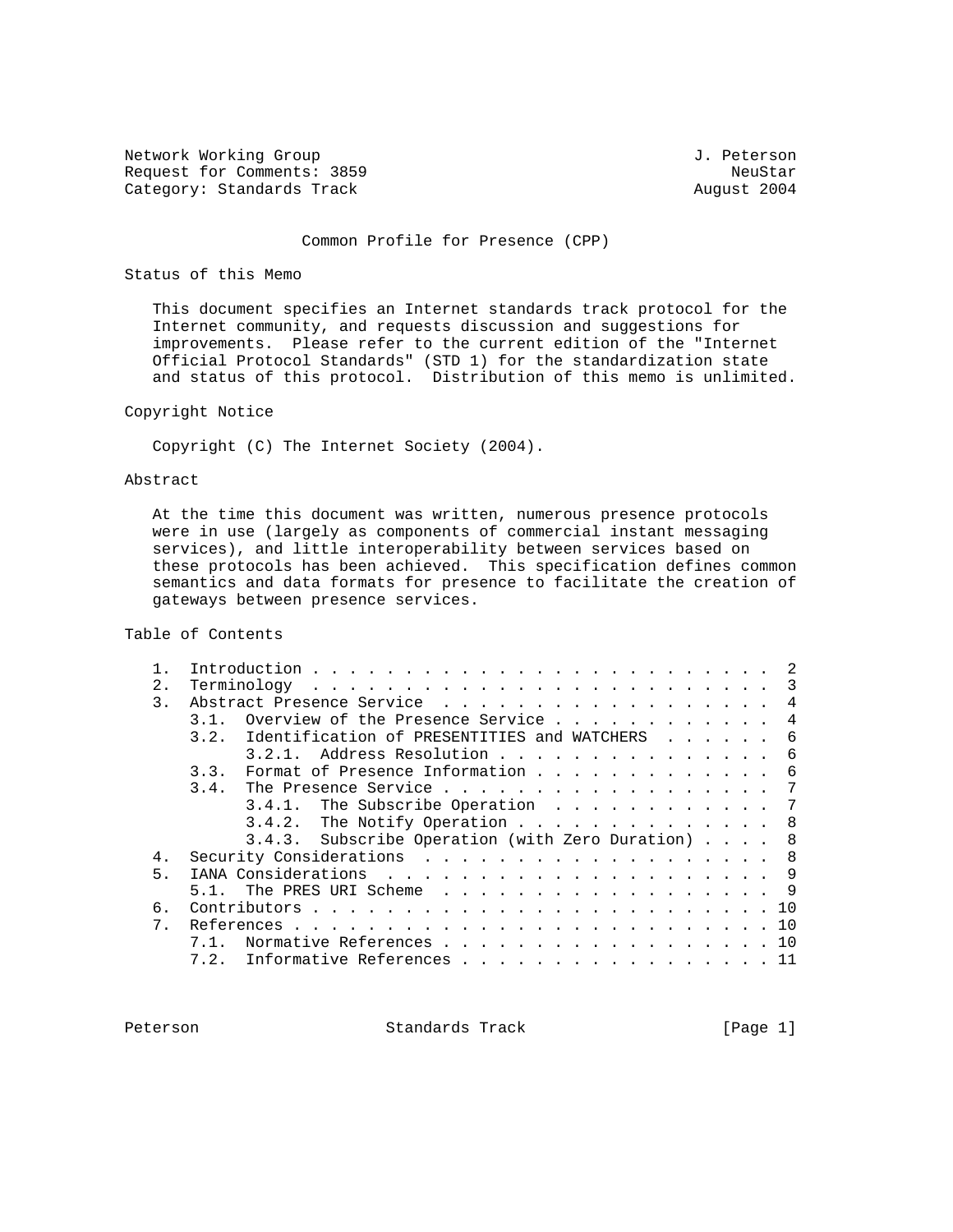| ر رە د |  |  |
|--------|--|--|
|        |  |  |
|        |  |  |

| $A$ .           |         | PRES URI IANA Registration Template 12                        |
|-----------------|---------|---------------------------------------------------------------|
|                 | $A.1$ . | URI Scheme Name 12                                            |
|                 | A.2.    | URI Scheme Syntax 12                                          |
|                 |         | A.3. Character Encoding Considerations 12                     |
|                 | A.4.    |                                                               |
|                 | A.5.    | Applications and/or Protocols which use this URI Scheme       |
|                 |         |                                                               |
|                 | A.6.    | Interoperability Considerations 13                            |
|                 | A.7.    | Security Considerations 13                                    |
|                 | A.8.    | Relevant Publications 13                                      |
|                 |         | A.9. Person & Email Address to Contact for Further            |
|                 |         |                                                               |
|                 |         | A.10. Author/Change Controller $\ldots$ 13                    |
|                 |         | A.11. Applications and/or Protocols which use this URI Scheme |
|                 |         |                                                               |
| B.              |         |                                                               |
|                 | B.1.    |                                                               |
|                 | B.2.    | Source-Route Mapping 13                                       |
| $\mathcal{C}$ . |         |                                                               |
|                 |         |                                                               |
|                 |         |                                                               |
|                 |         |                                                               |

## 1. Introduction

 Presence is defined in RFC2778 [5]. At the time this document was written, numerous presence protocols are in use (largely as components of commercial instant messaging services), and little interoperability between services based on these protocols has been achieved. This specification defines semantics and data formats for common services of presence to facilitate the creation of gateways between presence services: a common profile for presence (CPP).

 Service behavior is described abstractly in terms of operations invoked between the consumer and provider of a service. Accordingly, each presence service must specify how this behavior is mapped onto its own protocol interactions. The choice of strategy is a local matter, providing that there is a clear relation between the abstract behaviors of the service (as specified in this memo) and how it is faithfully realized by a particular presence service. For example, one strategy might transmit presence information as key/value pairs, another might use a compact binary representation, and a third might use nested containers.

 The parameters for each operation are defined using an abstract syntax. Although the syntax specifies the range of possible data values, each presence service must specify how well-formed instances of the abstract representation are encoded as a concrete series of bits.

Peterson Standards Track [Page 2]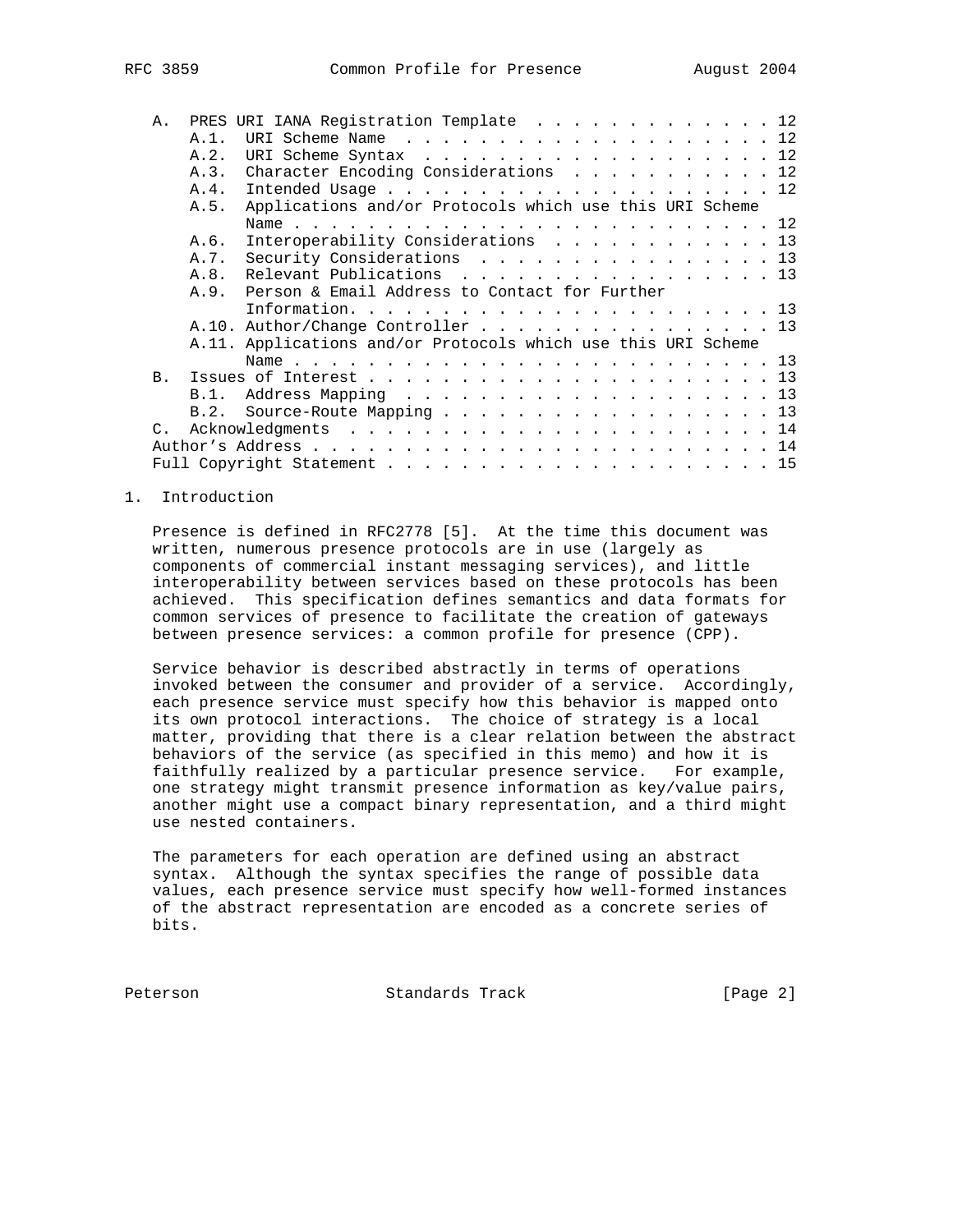In order to provide a means for the preservation of end-to-end features (especially security) to pass through presence interoperability gateways, this specification also provides recommendations for presence document formats that could be employed by presence protocols.

## 2. Terminology

 In this document, the key words "MUST", "MUST NOT", "REQUIRED", "SHALL", "SHALL NOT", "SHOULD", "SHOULD NOT", "RECOMMENDED", "NOT RECOMMENDED", "MAY", and "OPTIONAL" are to be interpreted as described in BCP 14, RFC 2119 [1] and indicate requirement levels for compliant implementations.

 This memos makes use of the vocabulary defined in RFC 2778 [5]. Terms such as CLOSED, INSTANT INBOX, PRESENCE, and OPEN are used in the same meaning as defined therein.

 The term 'gateway' used in this document denotes a network element responsible for interworking between diverse presence protocols. Although the presence protocols themselves are diverse, under the model in this document these protocols can carry a common payload that is relayed by the gateway. Whether these interworking intermediaries should be called 'gateways' or 'relays' is therefore somewhat debatable; for the purposes of this document, they are called 'CPP gateways'.

 The term 'presence service' also derives from RFC 2778, but its meaning changes slightly due to the existence of gateways in the CPP model. When a client sends an operation to a presence service, that service might either be an endpoint or an intermediary such as a CPP gateway - in fact, the client should not have to be aware which it is addressing, as responses from either will appear the same.

 This document defines operations and attributes of an abstract presence protocol. In order for a compliant protocol to interface with a presence gateway, it must support all of the operations described in this document (i.e., the presence protocol must have some message or capability that provides the function described by all given operations). Similarly, the attributes defined for these operations must correspond to information available in the presence protocol in order for the protocol to interface with gateways defined by this specification. Note that these attributes provide only the minimum possible information that needs to be specified for interoperability - the functions in a presence protocol that correspond to the operations described in this document can contain additional information that will not be mapped by CPP.

Peterson Standards Track [Page 3]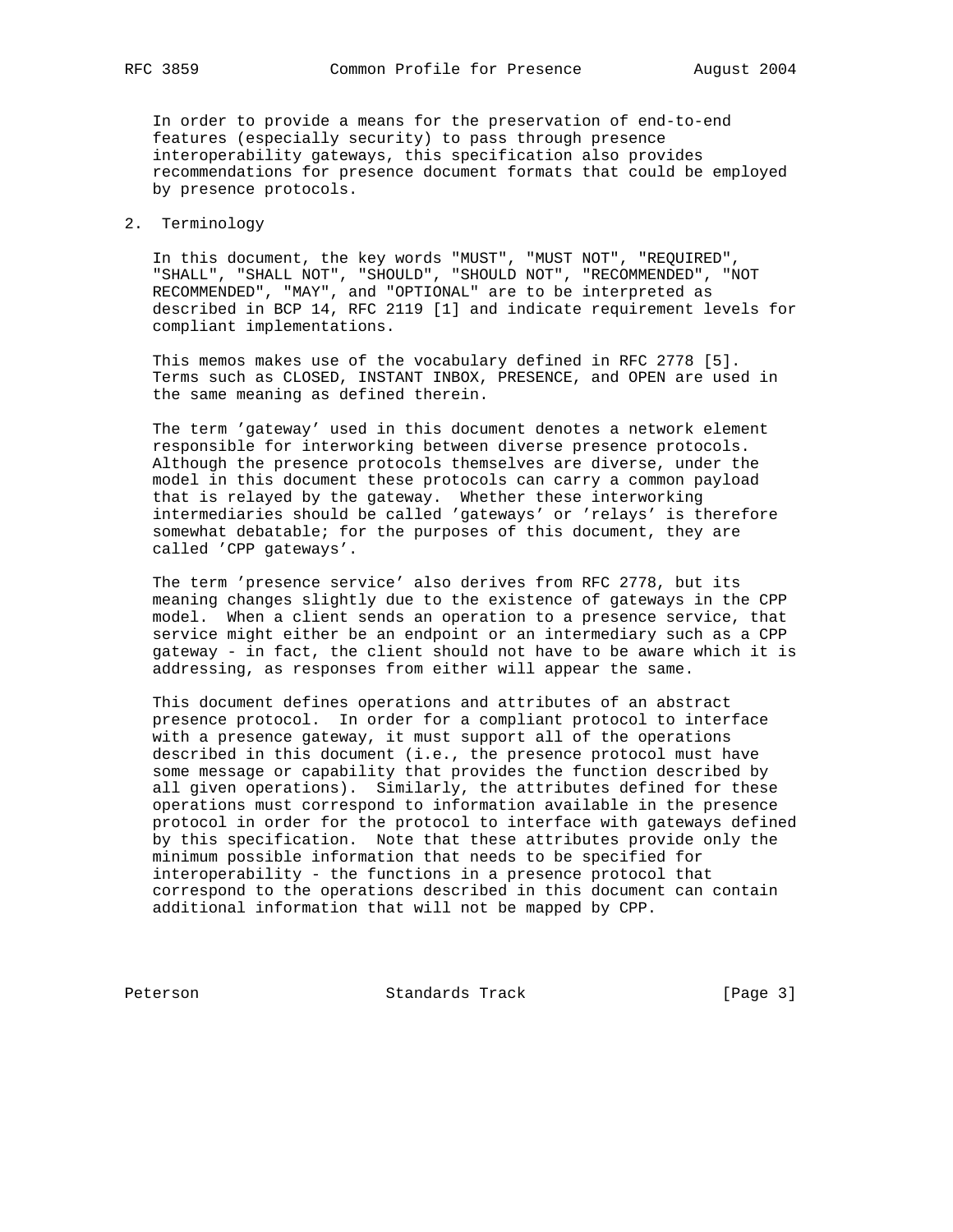# 3. Abstract Presence Service

3.1. Overview of the Presence Service

 When an application wants to subscriber to the presence information associated with a PRESENTITY (in order to receive periodic notifications of presence information), it invokes the subscribe operation, e.g.,

| appl. $  - -$ subscribe ----> $ $ pres. $ $ | $\frac{1}{\text{svc}}$ . |
|---------------------------------------------|--------------------------|
|                                             |                          |

 The subscribe operation has the following attributes: watcher, target, duration, SubscriptID and TransID. The 'watcher' and 'target' identify the WATCHER and PRESENTITY, respectively, using the identifiers described in Section 3.2. The duration specifies the maximum number of seconds that the SUBSCRIPTION should be active (which may be zero, in which case this is a one-time request for presence information). The SubscriptID creates a reference to the SUBSCRIPTION that is used when unsubscribing. The TransID is a unique identifier used to correlate the subscribe operation with a response operation. Gateways should be capable of handling TransIDs and SubscriptIDs up to 40 bytes in length.

 Upon receiving a subscribe operation, the service immediately responds by invoking the response operation containing the same TransID, e.g.,

| appl. | <----- response -- | pres.<br>-<br>svc. |
|-------|--------------------|--------------------|
|       |                    |                    |

 The response operation has the following attributes: status, TransID, and duration. 'status' indicates whether the subscribe operation has succeeded or failed. The TransID of the response operation corresponds to the TransID of the subscription operation to which it is responding. The 'duration' attribute specifies the number of seconds for which the subscription will be active (which may differ from the value requested in the subscribe operation).

Peterson Standards Track [Page 4]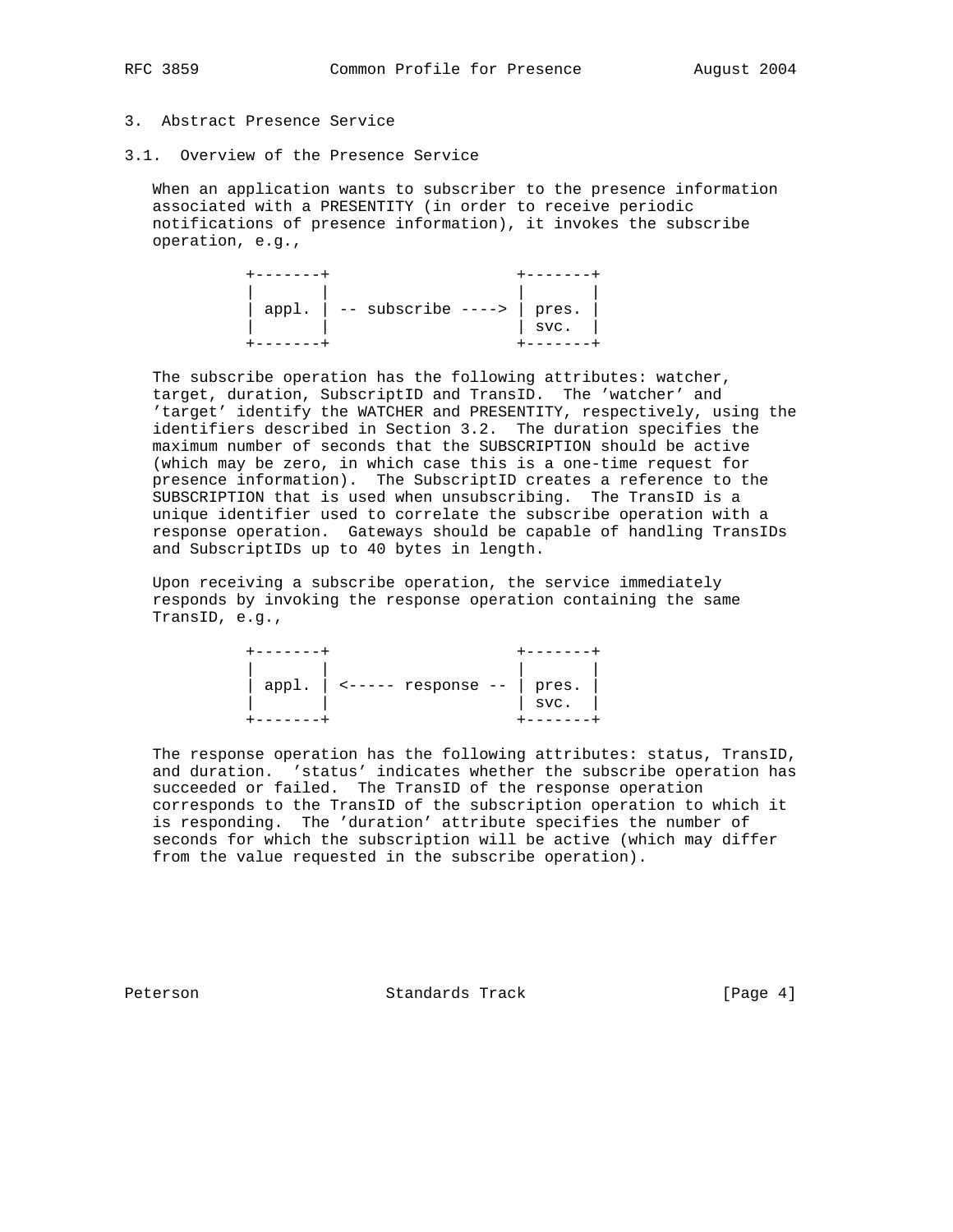If the response operation indicates success, the service immediately invokes the notify operation to communicate the presence information to the WATCHER, e.g.,

 +-------+ +-------+ | | | | | appl. | <------- notify -- | pres. | | | | svc. | +-------+ +-------+

 The notify operation has the following attributes: watcher, target, and TransID. The values of 'watcher' and 'target' are identical to those given in the subscribe operation that triggered this notify operation. The TransID is a unique identifier for this notification.

 The notify operation also has content, namely PRESENCE INFORMATION. Content details are specified in Section 3.3.

 If the duration parameter is non-zero, then for up to the specified duration, the service invokes the notify operation whenever there are any changes to the PRESENTITY's presence information. Otherwise, exactly one notify operation is invoked, achieving a one-time poll of the presence information. Regardless, there is no application response to the notify operation (i.e., the application does not invoke a response operation when a notify operation occurs) defined in CPP.

 The application may prematurely cancel a subscription by re-invoking the subscribe operation (as described above) with a duration of 0 and the same SubscriptID as the original subscribe operation , e.g.,

| appl. $  -$ subscribe $0$ --> $ $ pres. | SVC. |
|-----------------------------------------|------|

 Note that a notify operation will be invoked when a subscription is prematurely canceled in this fashion; this notification may be discarded by the watcher.

Peterson Standards Track [Page 5]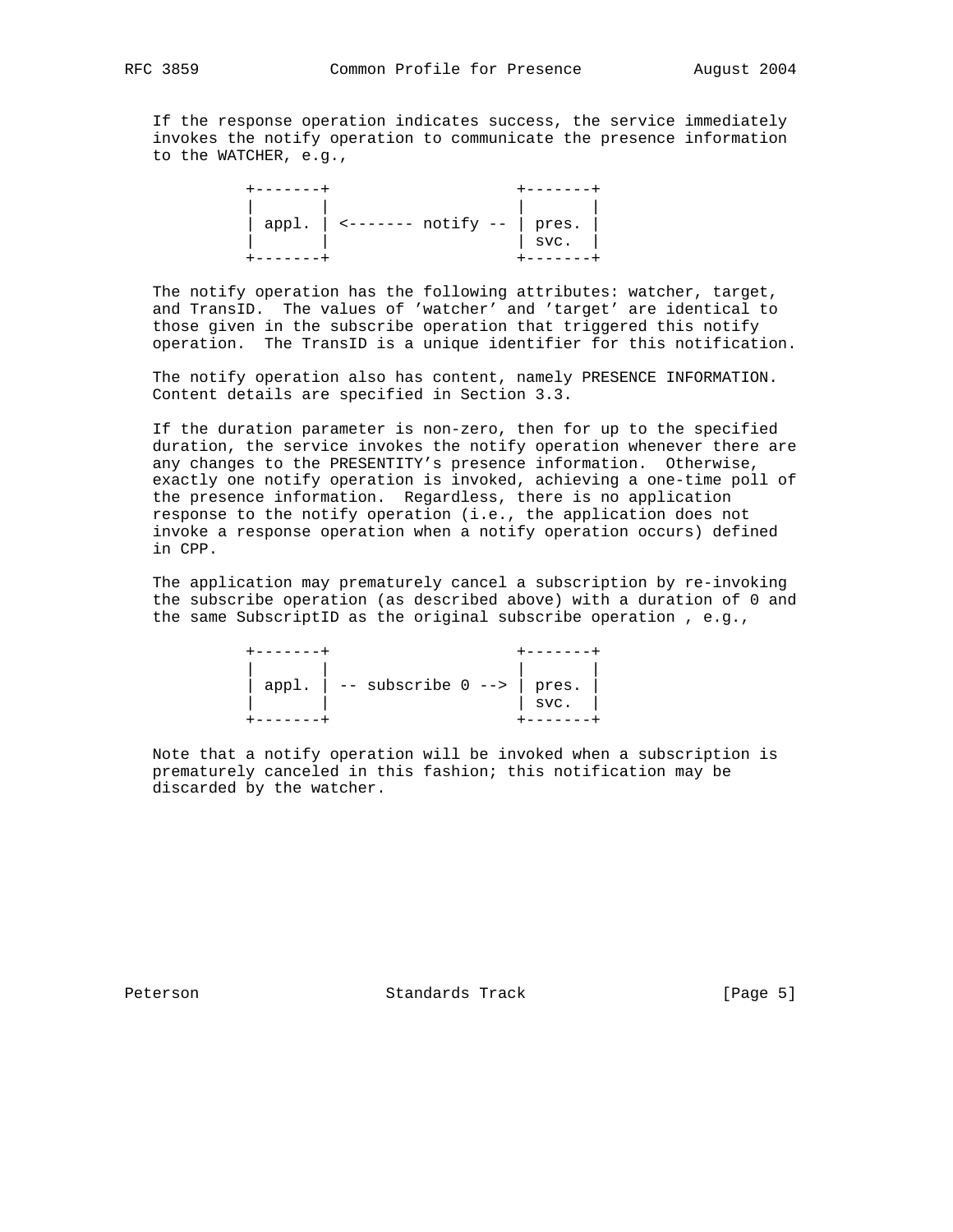The service immediately responds by invoking the response operation containing the same TransID; e.g.,



 Note that this specification assumes that CPP-compliant presence protocols provide reliable message delivery; there are no application-layer message delivery assurance provisions in this specification.

### 3.2. Identification of PRESENTITIES and WATCHERS

 A PRESENTITY is specified using the PRES URI scheme, which is further described in Appendix A. An example would be: "pres:fred@example.com"

 WATCHERs identify themselves in the same manner as PRESENTITIES; that is, with a pres URI.

3.2.1. Address Resolution

 A presence service client determines the next hop to forward an operation to by resolving the domain name portion of the service destination. Compliant implementations SHOULD follow the guidelines for dereferencing URIs given in [2].

### 3.3. Format of Presence Information

 This specification defines an abstract interoperability mechanism for presence protocols; the message content definition given here pertains to semantics rather than syntax. However, some important properties for interoperability can only be provided if a common end-to-end format for presence is employed by the interoperating presence protocols, especially with respect to security. In order to maintain end-to-end security properties, applications that send notification operations through a CPP gateway MUST support the format defined in PIDF [4]. Applications MAY support other content formats.

 CPP gateways MUST be capable of relaying the body of a notification operation between supported presence protocols without needing to modify or inspect the content.

Peterson Standards Track [Page 6]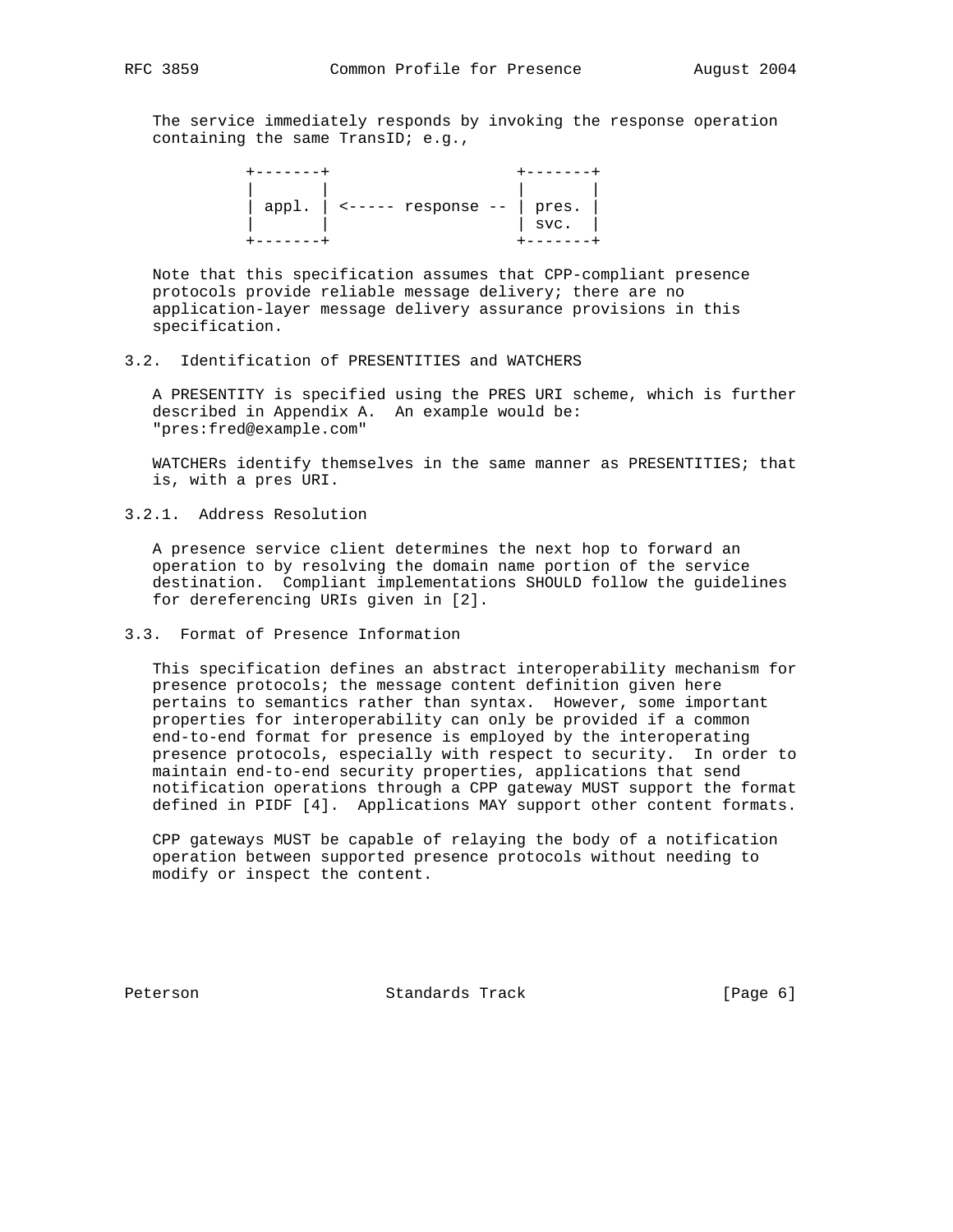## 3.4. The Presence Service

 An implementation of the service must maintain information about both presence information and continual operations (like periodic notification) in persistent storage.

 Note that the subscription-identifier attribute used by the subscribe operation is potentially long-lived. Accordingly, the values generated for this parameter should be unique across a significant duration of time. The SubscriptID parameter should be intrinsically globally unique over time, not merely unique among operations sent to or from a particular WATCHER and PRESENTITY.

## 3.4.1. The Subscribe Operation

 When an application wants to subscribe to the presence information associated with a PRESENTITY, it invokes the subscribe operation.

 When the service is informed of the subscribe operation, it performs these steps:

- 1. If the watcher or target parameter does not refer to a valid PRESENTITY, a response operation having status "failure" is invoked.
- 2. If access control does not permit the application to request this operation, a response operation having status "failure" is invoked.
- 3. If the duration parameter is non-zero, and if the watcher and target parameters refer to an in-progress subscribe operation for the application, a response operation having status "failure" is invoked.
- 4. Otherwise, if the service is able to successfully deliver the message:

 A response operation having status "success" is immediately invoked. (If the service chooses a different duration for the subscription then it conveys this information in the response operation.)

 A notify operation, corresponding to the target's presence information, is immediately invoked for the watcher.

Peterson Standards Track [Page 7]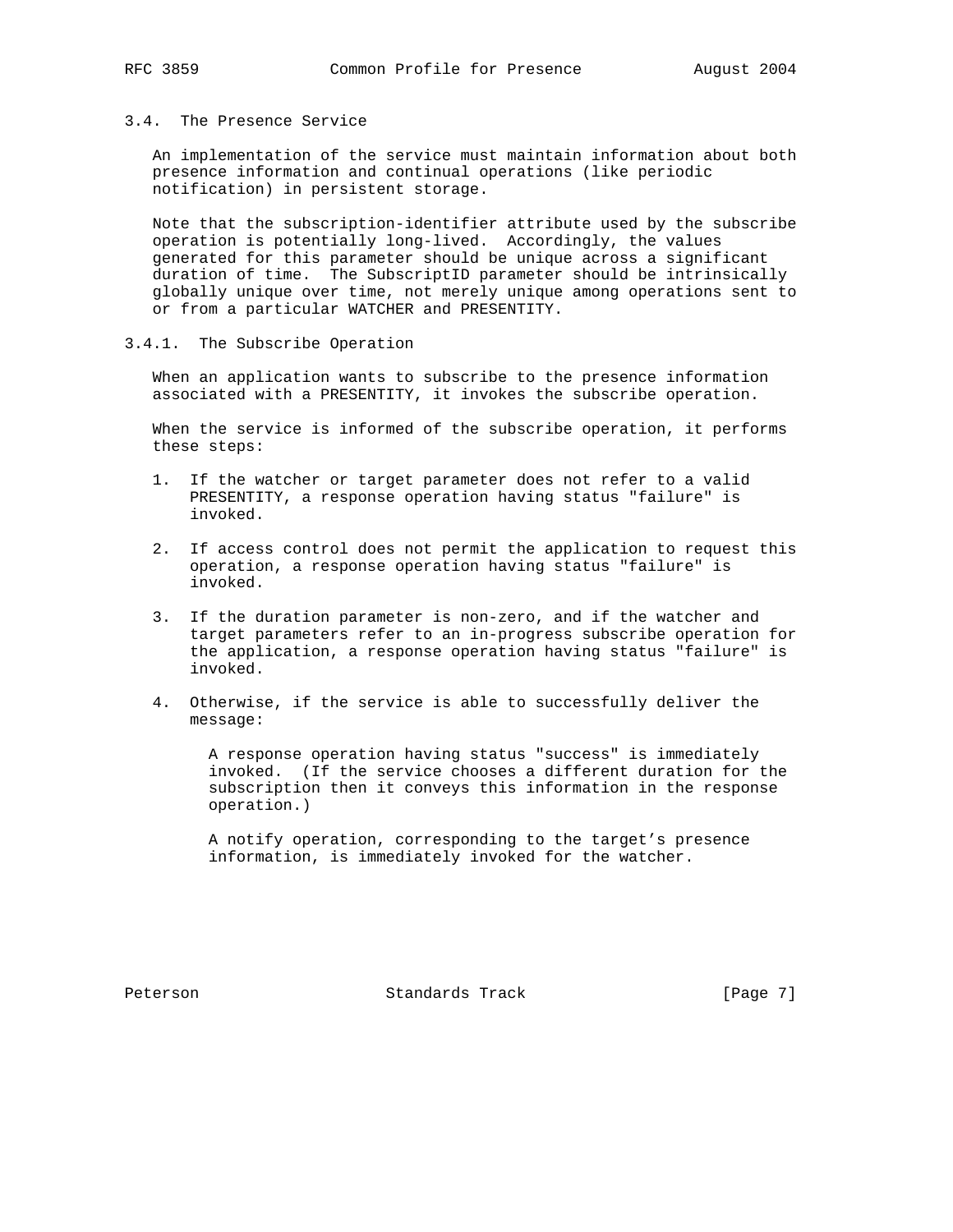For up to the amount of time indicated by the duration parameter of the notify operation (measured from the time that the subscribe operation was received), if the target's presence information changes, and if access control allows, a notify operation is invoked for the watcher.

 Note that if the duration parameter is zero-valued, then the subscribe operation is making a one-time poll of the presence information. Accordingly, the final step above (continued notifications for the duration of the subscription) does not occur.

 When the service invokes a response operation as a result of this processing, the transID parameter is identical to the value found in the subscribe operation invoked by the application.

3.4.2. The Notify Operation

 The service invokes the notify operation whenever the presence information associated with a PRESENTITY changes and there are subscribers requesting notifications for that PRESENTITY.

There is no application response to the notify operation.

3.4.3. Subscribe Operation (with Zero Duration)

 When an application wants to terminate a subscription, it issues a SUBSCRIBE 0 with the SubscriptID of an existing subscription. Note that a notify operation will be invoked by the presentity when a subscription is canceled in this fashion; this notification can be discarded by the watcher. There is no independent UNSUBSCRIBE operation.

 When an application wants to directly request presence information to be supplied immediately without initiating any persistent subscription, it issues a SUBSCRIBE 0 with a new SubscriptID. There is no independent FETCH operation.

4. Security Considerations

 Detailed security considerations for presence protocols given in RFC 2779 [6] (in particular, requirements are given in sections 5.1 through 5.3 with some motivating discussion in 8.2).

 CPP defines an interoperability function that is employed by gateways between presence protocols. CPP gateways MUST be compliant with the minimum security requirements of the presence protocols with which they interface.

Peterson Standards Track [Page 8]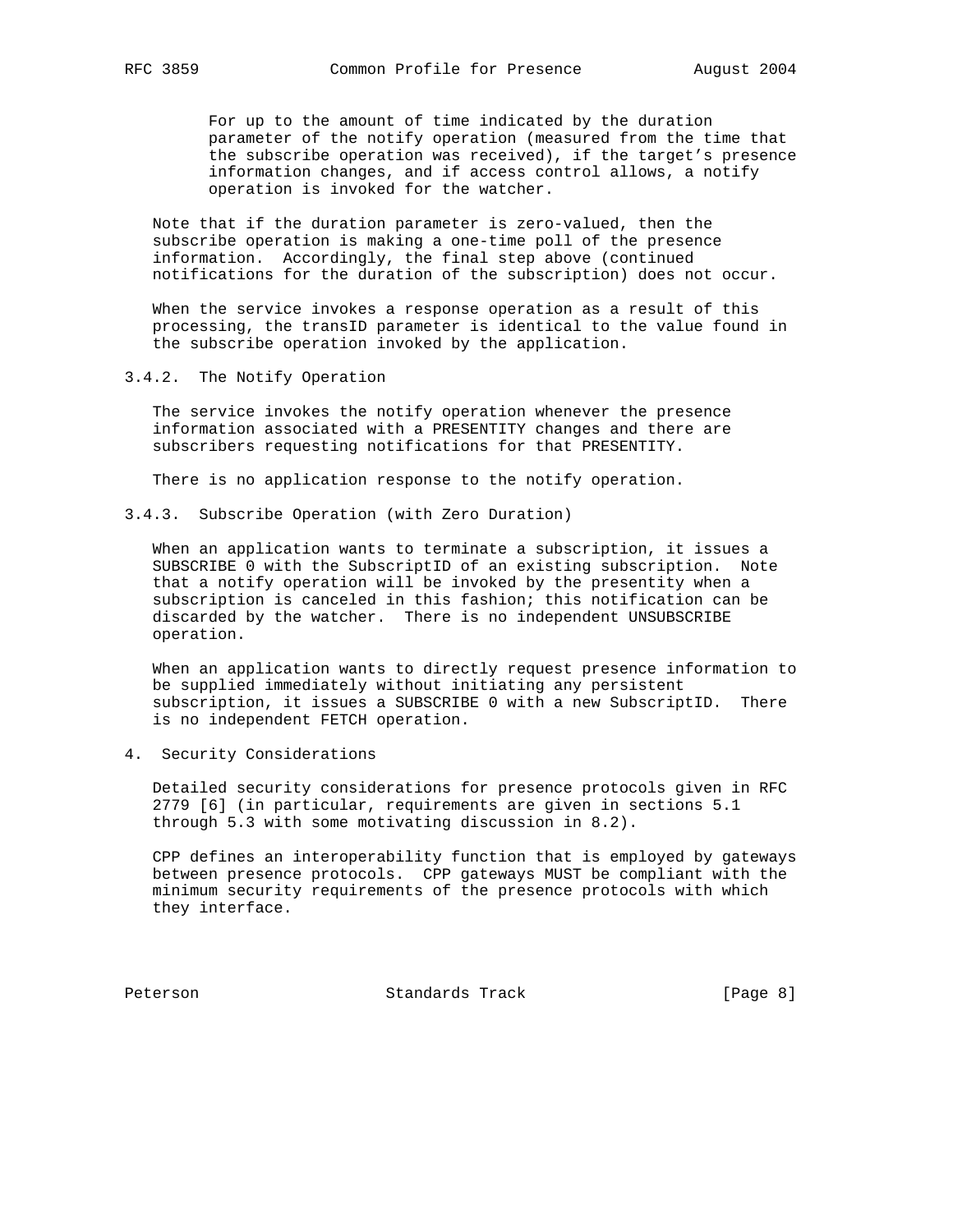The introduction of gateways to the security model of presence in RFC 2779 also introduces some new risks. End-to-end security properties (especially confidentiality and integrity) between presentities and watchers that interface through a CPP gateway can only be provided if a common presence format (such as the format described in [4]) is supported by the protocols interfacing with the CPP gateway.

 When end-to-end security is required, the notify operation MUST use PIDF, and MUST secure the PIDF MIME body with S/MIME [8], with encryption (CMS EnvelopeData) and/or S/MIME signatures (CMS SignedData).

 The S/MIME algorithms are set by CMS [9]. The AES [11] algorithm should be preferred, as it is expected that AES best suits the capabilities of many platforms. Implementations MAY use AES as an encryption algorithm, but are REQUIRED to support only the baseline algorithms mandated by S/MIME and CMS.

 When PRES URIs are used in presence protocols, they convey the identity of watchers and/or presentities. Certificates that are used for S/MIME presence operations SHOULD, for the purposes of reference integrity, contain a subjectAltName field containing the PRES URI of their subject. Note that such certificates may also contain other identifiers, including those specific to particular presence protocols. In order to further facilitate interoperability of secure presence services through CPP gateways, users and service providers are encouraged to employ trust anchors for certificates that are widely accepted rather than trust anchors specific to any particular presence service or provider.

 In some cases, anonymous presence services may be desired. Such a capability is beyond the scope of this specification.

5. IANA Considerations

The IANA has assigned the "pres" URI scheme.

5.1. The PRES URI Scheme

 The Presence (PRES) URI scheme designates an Internet resource, namely a PRESENTITY or WATCHER.

The syntax of a PRES URI is given in Appendix A.

Peterson **Standards Track** [Page 9]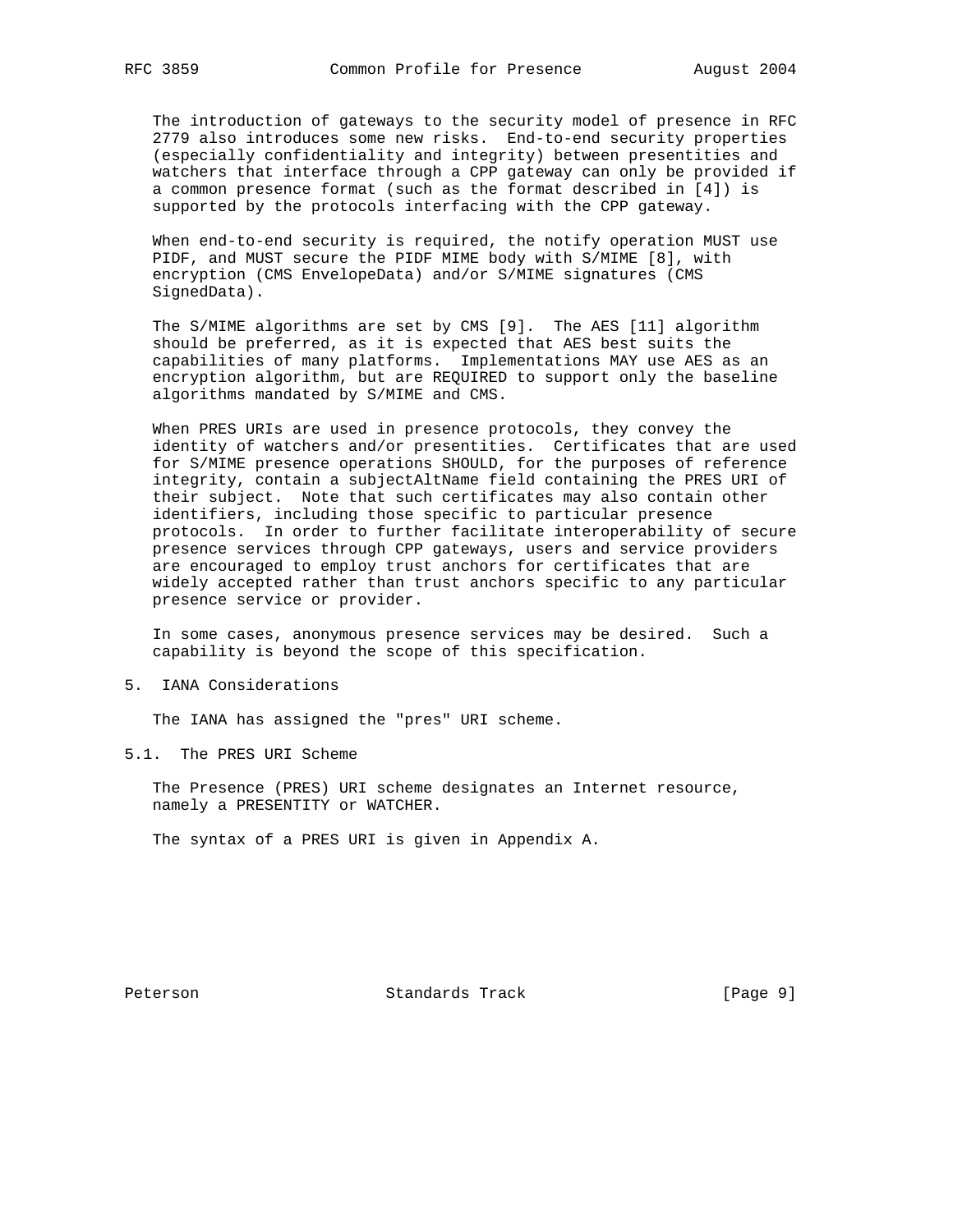6. Contributors

Dave Crocker edited earlier versions of this document.

 The following individuals made substantial textual contributions to this document:

Athanassios Diacakis (thanos.diacakis@openwave.com)

Florencio Mazzoldi (flo@networkprojects.com)

Christian Huitema (huitema@microsoft.com)

Graham Klyne (gk@ninebynine.org)

Jonathan Rosenberg (jdrosen@dynamicsoft.com)

Robert Sparks (rsparks@dynamicsoft.com)

Hiroyasu Sugano (suga@flab.fujitsu.co.jp)

### 7. References

- 7.1. Normative References
	- [1] Bradner, S., "Key words for use in RFCs to indicate requirement levels", BCP 14, RFC 2119, March 1997.
	- [2] Peterson, J., "Address Resolution for Instant Messaging and Presence", RFC 3861, August 2004.
	- [3] Resnick, P., "Internet Message Format", STD 11, RFC 2822, April 2001.
	- [4] Sugano, H., Fujimoto, S., Klyne, G., Bateman, A., Carr, W., and J. Peterson, "Presence Information Data Format (PIDF)", RFC 3863, August 2004.
	- [5] Day, M., Rosenberg, J., and H. Sugano, "A Model for Presence and Instant Messaging", RFC 2778, February 2000.
	- [6] Day, M., Aggarwal, S., and J. Vincent, "Instant Messaging / Presence Protocol Requirements", RFC 2779, February 2000.
	- [7] Allocchio, C., "GSTN Address Element Extensions in Email Services", RFC 2846, June 2000.

Peterson Standards Track [Page 10]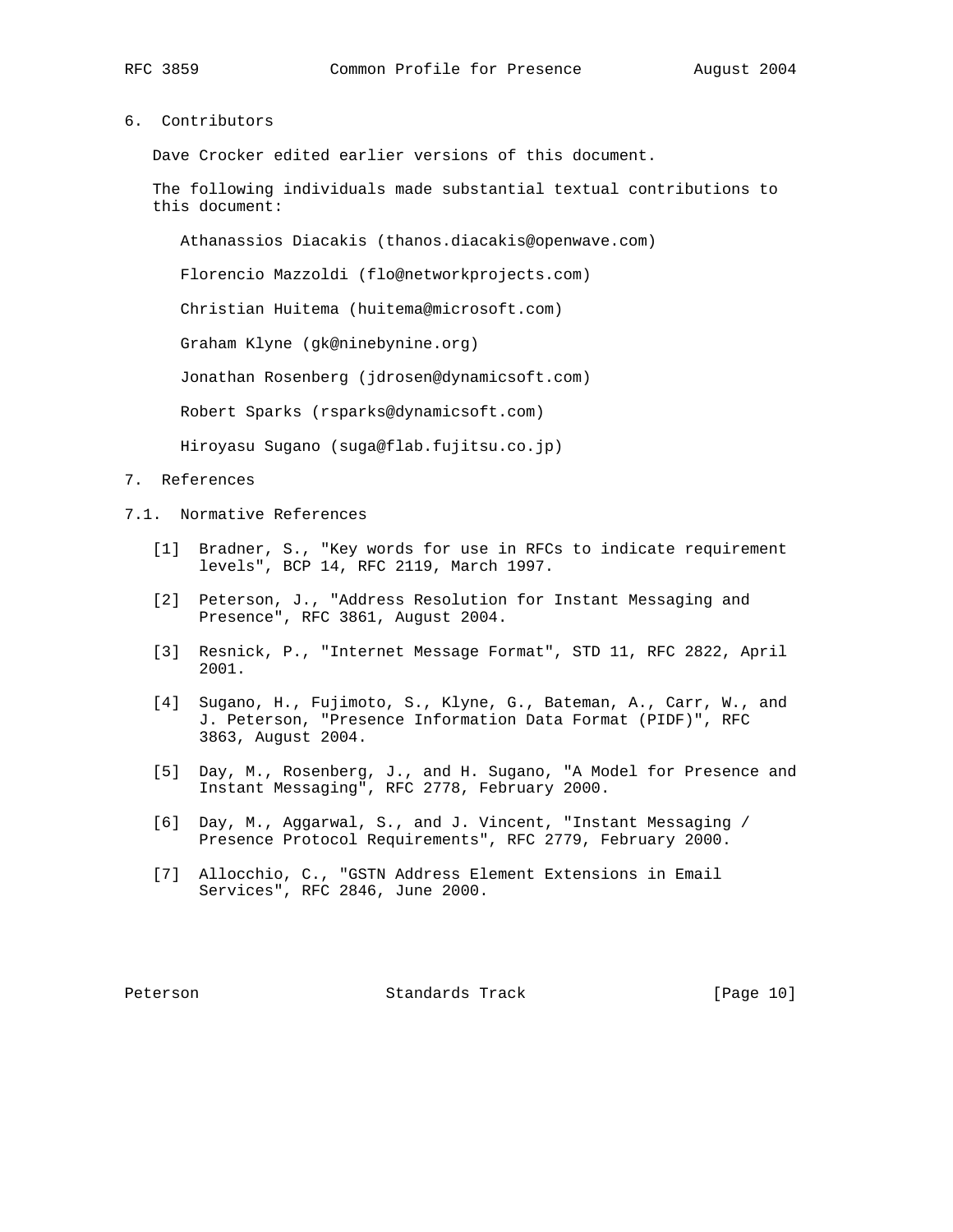- [8] Ramsdell, B., "Secure/Multipurpose Internet Mail Extensions (S/MIME) Version 3.1 Message Specification", RFC 3851, July 2004.
- [9] Housley, R., "Cryptographic Message Syntax (CMS)", RFC 3852, July 2004.
- [10] Berners-Lee, T., Fielding, R., and L. Masinter, "Uniform Resource Identifiers (URI): Generic Syntax", RFC 2396, August 1998.
- 7.2. Informative References
	- [11] Schaad, J., "Use of the Advanced Encryption Standard (AES) Encryption Algorithm and in Cryptographic Message Syntax (CMS)", RFC 3565, July 2003.

Peterson Standards Track [Page 11]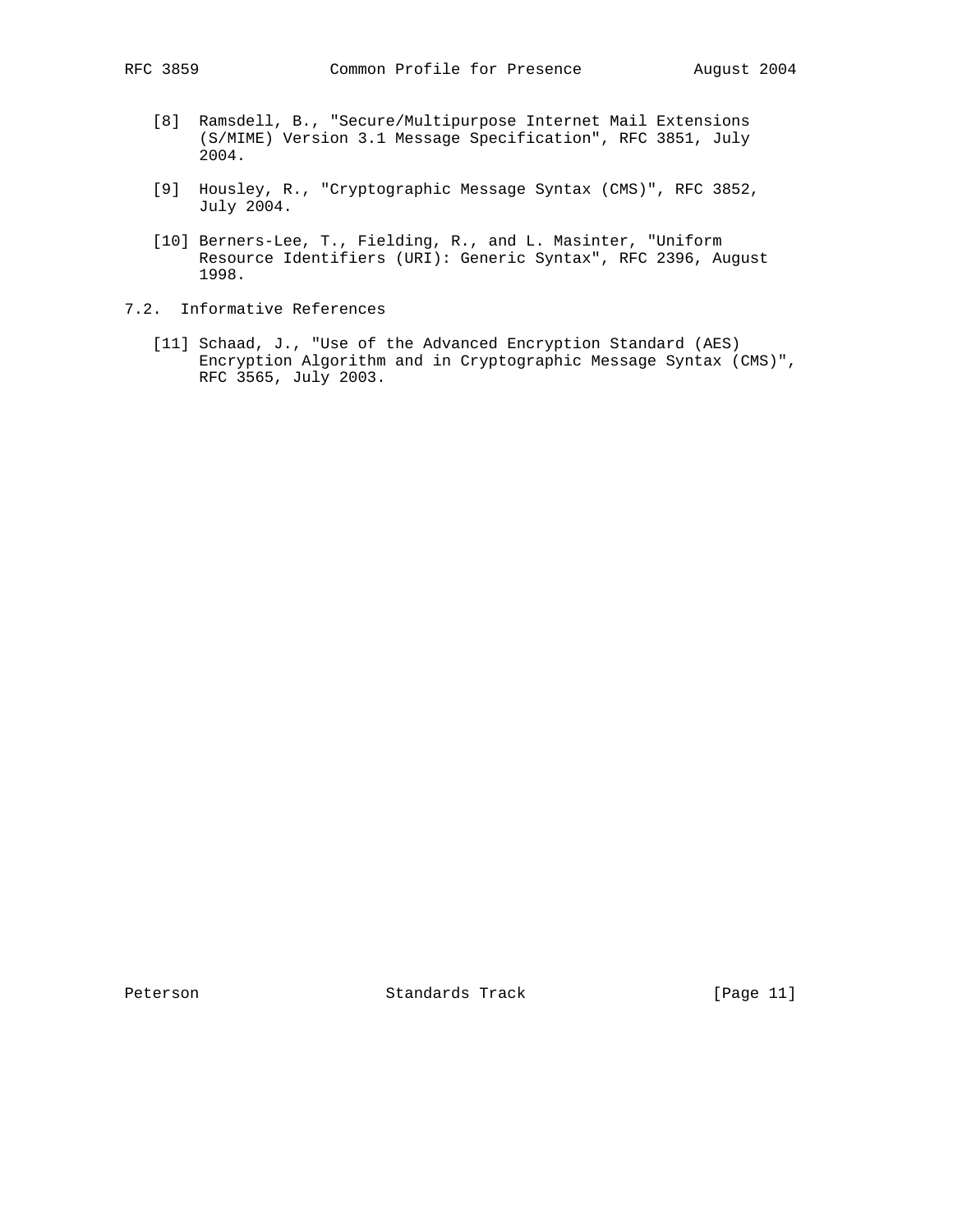Appendix A. PRES URI IANA Registration Template

 This section provides the information to register the pres: presence URI .

A.1. URI Scheme Name

pres

A.2. URI Scheme Syntax

 The syntax follows the existing mailto: URI syntax specified in RFC 2368. The ABNF is:

| $=$ "pres:" $[$ to $]$ $[$ headers $]$ |
|----------------------------------------|
| $=$ mailbox                            |
| $=$ "?" header $*($ "&" header $)$     |
| = hname "=" hvalue                     |
| $=$ *uric                              |
| $=$ *uric                              |
|                                        |

 Here the symbol "mailbox" represents an encoded mailbox name as defined in RFC 2822 [3], and the symbol "uric" denotes any character that is valid in a URL (defined in RFC 2396 [10]).

### A.3. Character Encoding Considerations

 Representation of non-ASCII character sets in local-part strings is limited to the standard methods provided as extensions to RFC 2822 [3].

A.4. Intended Usage

 Use of the pres: URI follows closely usage of the mailto: URI. That is, invocation of an PRES URI will cause the user's instant messaging application to start, with destination address and message headers fill-in according to the information supplied in the URI.

A.5. Applications and/or Protocols which use this URI Scheme Name

 It is anticipated that protocols compliant with RFC 2779, and meeting the interoperability requirements specified here, will make use of this URI scheme name.

Peterson Standards Track [Page 12]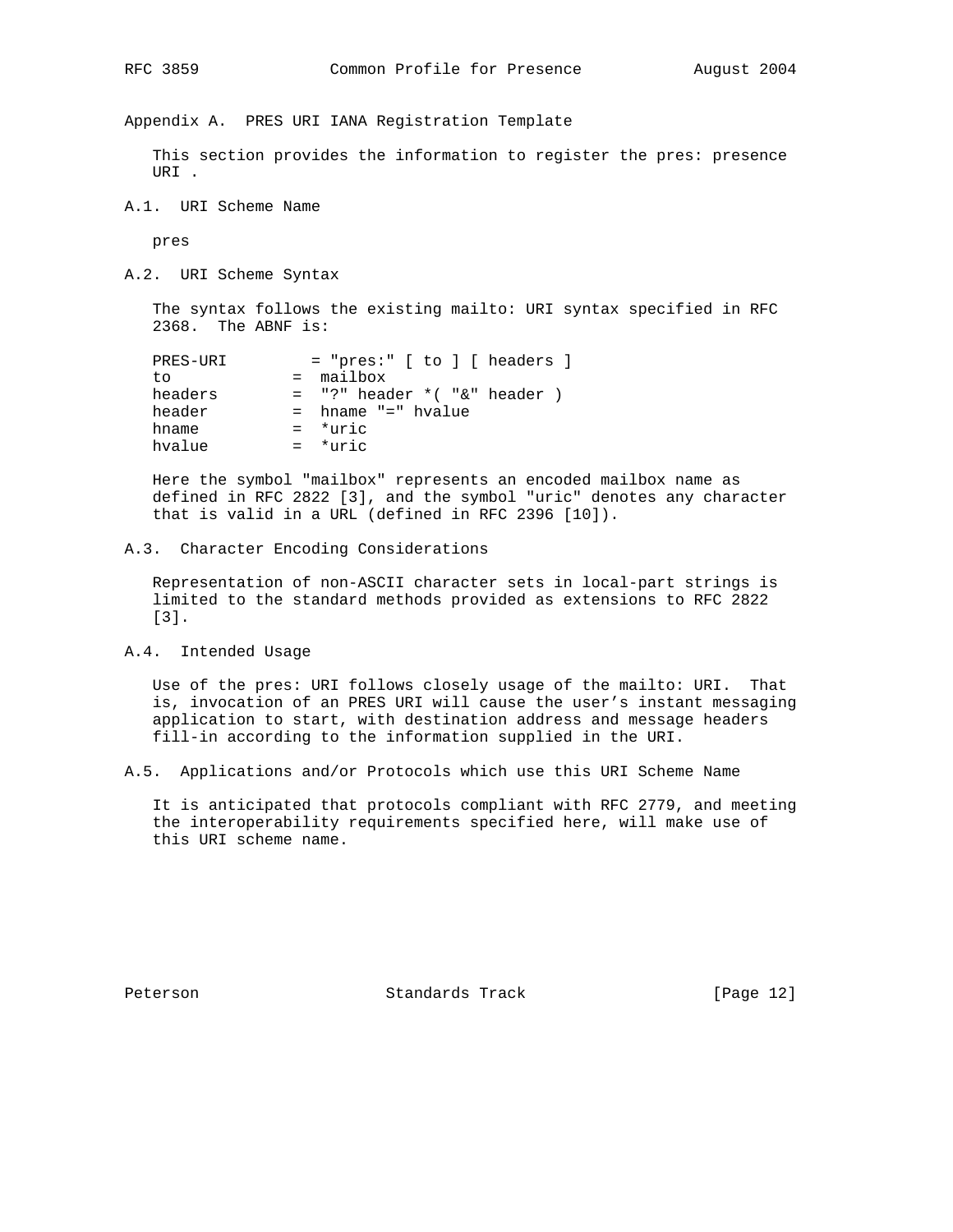A.6. Interoperability Considerations

 The underlying exchange protocol used to send an instant message may vary from service to service. Therefore complete, Internet-scale interoperability cannot be guaranteed. However, a service conforming to this specification permits gateways to achieve interoperability sufficient to the requirements of RFC 2779.

A.7. Security Considerations

See Section 4.

A.8. Relevant Publications

RFC 2779, RFC 2778

A.9. Person & Email Address to Contact for Further Information

Jon Peterson [mailto:jon.peterson@neustar.biz]

A.10. Author/Change Controller

 This scheme is registered under the IETF tree. As such, IETF maintains change control.

A.11. Applications and/or Protocols which use this URI Scheme Name

Instant messaging service; presence service

Appendix B. Issues of Interest

 This appendix briefly discusses issues that may be of interest when designing an interoperation gateway.

B.1. Address Mapping

 When mapping the service described in this memo, mappings that place special information into the im: address local-part MUST use the meta-syntax defined in RFC2846 [7].

B.2. Source-Route Mapping

 The easiest mapping technique is a form of source-routing and usually is the least friendly to humans having to type the string. Source routing also has a history of operational problems.

Peterson Standards Track [Page 13]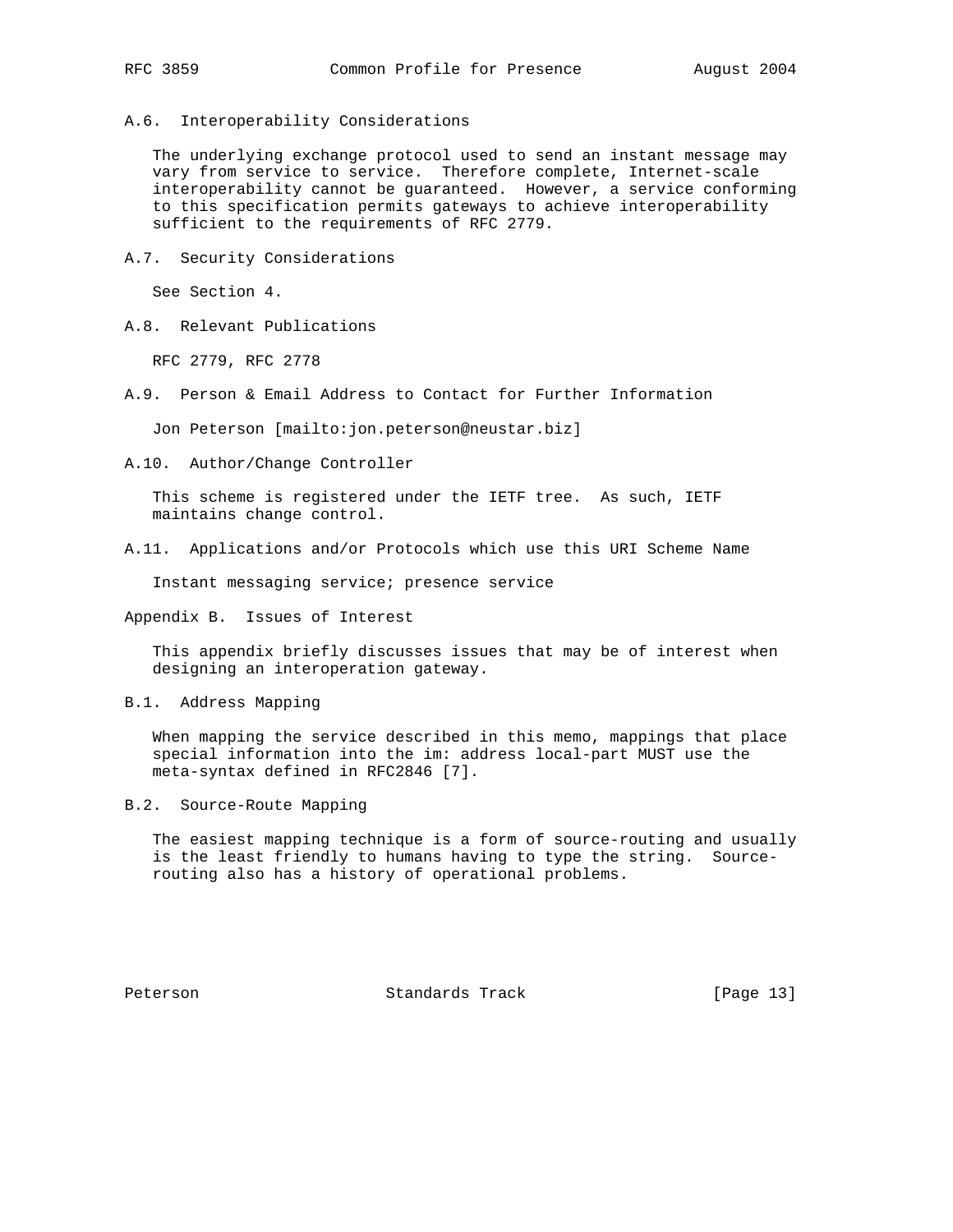Use of source-routing for exchanges between different services is by a transformation that places the entire, original address string into the im: address local part and names the gateway in the domain part.

 For example, if the destination INSTANT INBOX is "pepp://example.com/ fred", then, after performing the necessary character conversions, the resulting mapping is:

im:pepp=example.com/fred@relay-domain

where "relay-domain" is derived from local configuration information.

 Experience shows that it is vastly preferable to hide this mapping from end-users - if possible, the underlying software should perform the mapping automatically.

Appendix C. Acknowledgments

 The author would like to acknowledge John Ramsdell for his comments, suggestions and enthusiasm. Thanks to Derek Atkins for editorial fixes.

Author's Address

 Jon Peterson NeuStar, Inc. 1800 Sutter St Suite 570 Concord, CA 94520 US

 Phone: +1 925/363-8720 EMail: jon.peterson@neustar.biz

Peterson Standards Track [Page 14]